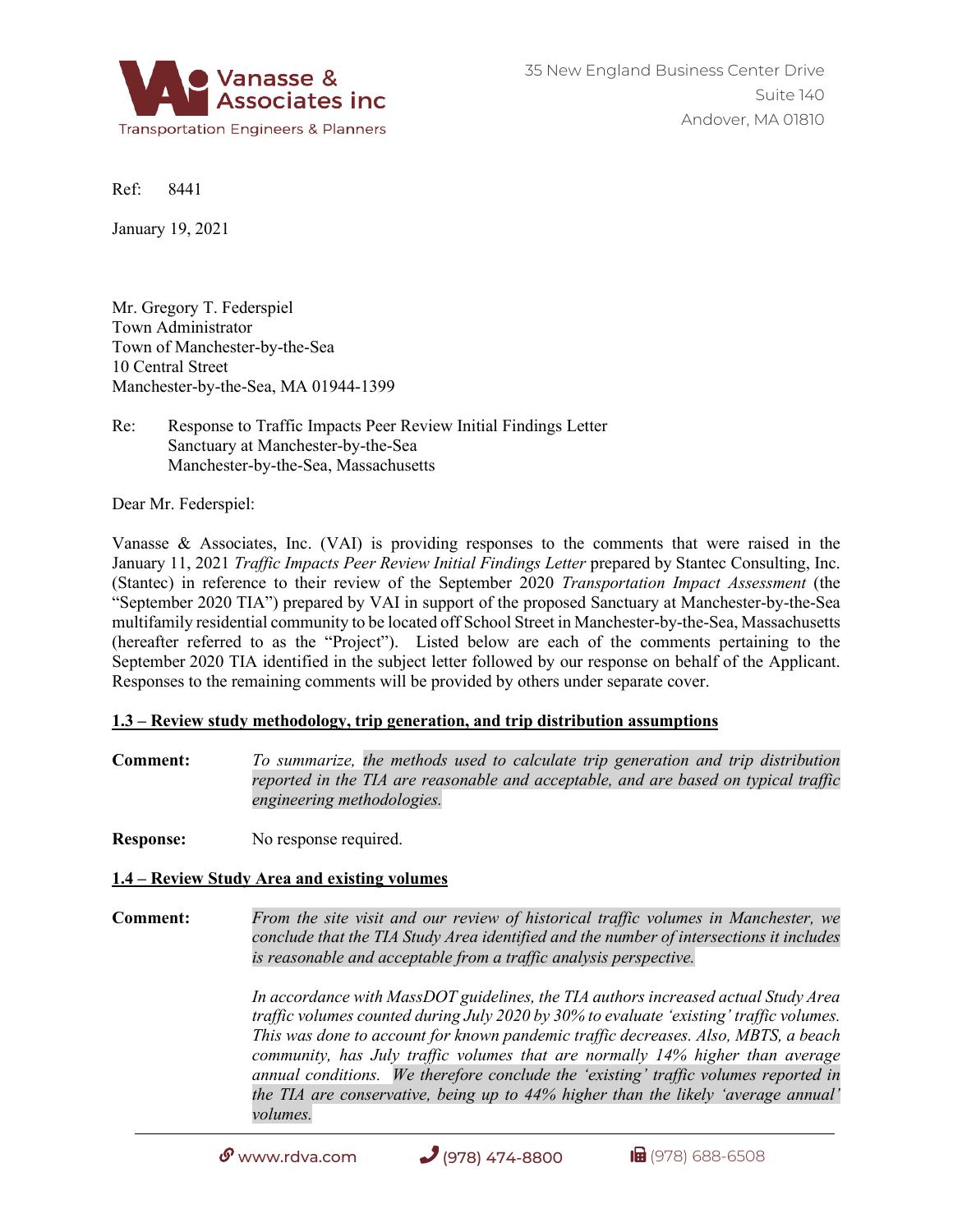Mr. Gregory T. Federspiel January 19, 2021 Page 2 of 7

**Response:** No response required.

## **1.5 - Review accident analysis**

**Comment:** *Crash analysis information as reported in the TIA is acceptable. Consistent with MassDOT guidelines, the TIA evaluated a 5-year period for crash analyses between 2013 and 2017, the most recent available period for crash analysis. None of the Study Area intersections had historic crash rates exceeding average crash rates at similar unsignalized intersections either statewide or within MassDOT District 4, which includes Manchester by the Sea.*

**Response:** No response required.

#### **1.6 - Review background traffic growth**

**Comment:** *According to the TIA, background traffic growth to account for unspecific traffic growth sources was increased by 1% per year between the pandemic-adjusted 'existing' 2020 traffic volumes and the year 2027 for the No-Build and Build analyses. The TIA indicates that historical traffic growth rate was approximately 0.63%. Therefore the 1% used is conservative. The future traffic volumes analyzed were set to an aggregate growth rate of 7.2% for adjusted background traffic between 2020 and 2027 corrected for pandemic-related traffic reductions. As indicated in the TIA, Manchester's Town Planner confirms that no known developments are projected within the project impact area.3 This is a reasonable assumption for background traffic growth.*

**Response:** No response required.

### **1.7 - Review and evaluate level of service (LOS) analyses**

**Comment:** *Our review of existing (2020), No-Build (2027) and Build (2027) indicates the LOS analysis sheets for all time periods were done acceptably.*

> *The TIA analysis of 'existing' year 2020 conditions found that all traffic movements through two of the three evaluated intersections are operating acceptably during AM and PM peak hours. With existing volumes increased to reflect non-pandemic conditions, the TIA projects that only the eastbound left and through movement of the Route 128 NB off-ramp to School Street operates with congestion (LOS F) during the afternoon peak hour only. It finds that all the remaining traffic movements at the three intersections in the Study Area will operate at acceptable LOS A-D operations during 'existing' pandemic-corrected AM and PM peak hours. These findings are reasonable.*

> *However, the TIA estimates that by the year 2027, left and through ramp traffic approaching School Street at both Route 128 Exit 15 NB and SB ramp terminals will experience congestion LOS E or F during the AM and PM peak hours. By adding approximately 25 vehicles to the Route 128 NB off-ramp's left turn demand, traffic from the Sanctuary at MBTS will degrade one of the 2027 No-Build traffic movements from LOS E to LOS F. The TIA also finds that peak hour traffic operations will be similar with or without traffic generated by the Sanctuary at MBTS. These findings are reasonable and acceptable.*

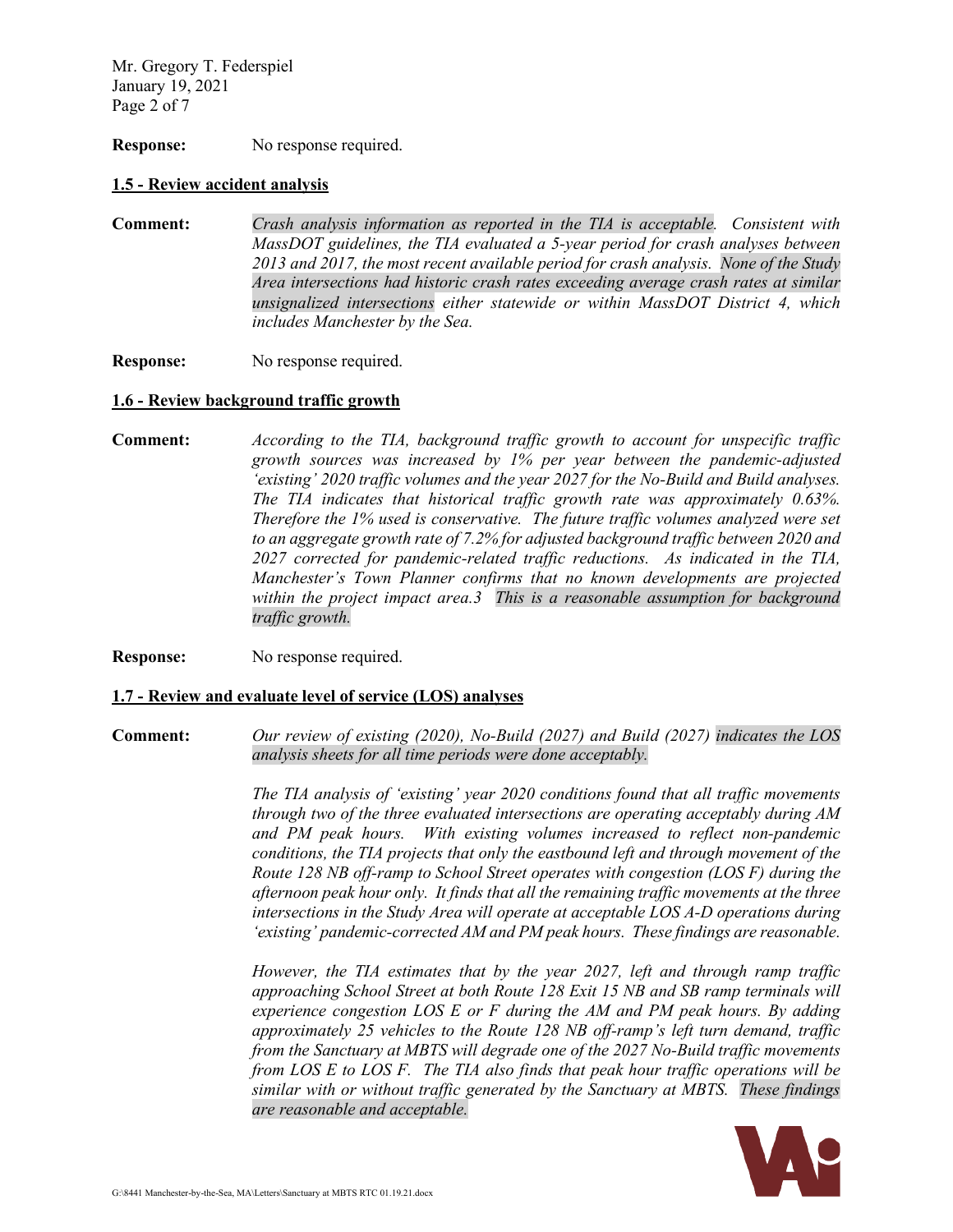*The analysis shows that motor vehicle traffic at the future site driveway with School Street and School Street at Atwater Street should operate at acceptable levels of service A-D during the site-Build AM and PM peak hours. These findings are reasonable and acceptable.*

**Response:** No response required.

#### **1.8 - Assess the adequacy of proposed traffic mitigation measures**

- **Comment:** *The TIA proposes preparing a study such that it will suffice for the Town to apply for MassDOT funding for the future construction of operational and safety improvements at the Route 128 Exit 15 interchange, with conceptual design features. This is an acceptable mitigation measure. In addition to signalization of the ramps, we recommend that VAI's recommended study of Exit 15 not only consider signalization, but the potential for roundabout configurations at both ramp termini. If future congestion and crashes indicate countermeasures are needed, two roundabouts may overall, be less expensive than signalization. They may also produce better operational and safety results based on the projected volumes as presented in the TIA. Roundabouts especially benefit left turning movements from the ramps because they are made as circular right turns. Also, if MBTS at some point constructs a sidewalk on the east side or both sides of School Street to the north of the interchange, roundabouts provide good opportunities for incorporating sidewalks and low-speed yielding conflicts without the need to signalize the crossings.*
- **Response:** As requested, the improvement alternatives to be evaluated for the Route 128 off-ramp intersections with School Street will include an assessment of roundabout control of both ramp intersections.
- **Comment:** *While the TIA did not address this issue specifically, we checked whether future volumes of left turns into the site would warrant the installation of a left turn lane on School Street with full site development. We conclude that minimum left lane warrants on the northbound approach to the future site driveway intersection are not met. Nonetheless, it may be beneficial, if feasible, to consider a minor shoulder widening in the northbound direction of School Street to create an opportunity for a right lane bypass without encroaching on the unpaved shoulder. If done, it should conform to MassDOT design guidance. With School Street design speeds of 40+ mph at the site driveway, a bypass lane could represent a future safety benefit by reducing the potential for rear-end collisions in when the site generated vehicles are waiting to turn left. This is optional consideration, as we recognize that even a modest shoulder widening potentially has adverse environmental drawbacks that must be considered along with its potential safety benefits.*
- **Response:** The Applicant is willing to design the requested widening/turning lane, in consultation with the Town's Traffic Consultant, and will make a financial contribution to perform the work; however, review and approval of the proposed work will be the responsibility of the Town as the owner of the roadway given that a separate Notice of Intent filing is required with the Manchester-by-the-Sea Conservation Commission as the proposed work would occur within the existing riverfront area.

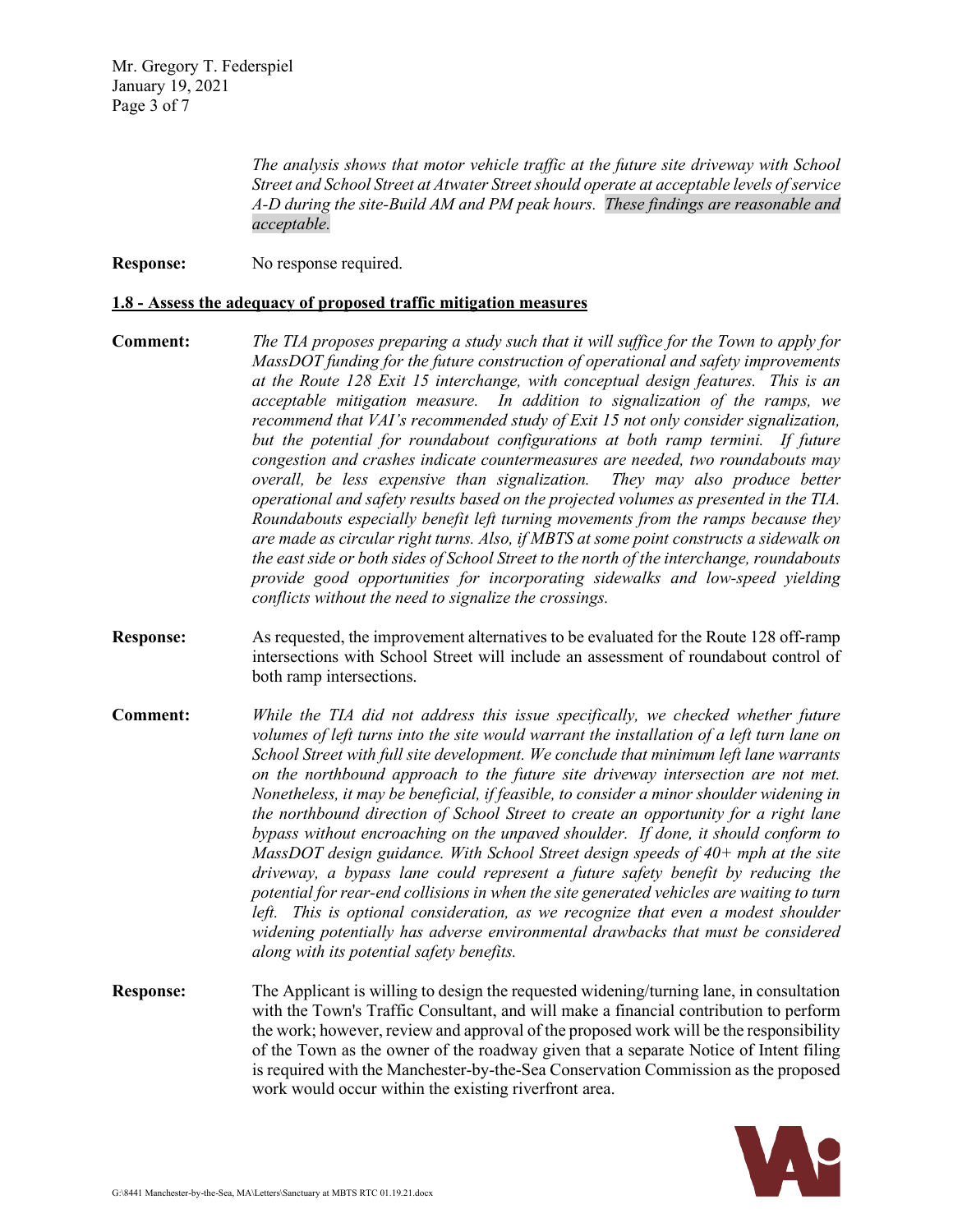Mr. Gregory T. Federspiel January 19, 2021 Page 4 of 7

**Comment:** *Even if it is not possible to construct an ADA-compliant sidewalk on one side of the site driveway, observations indicate there is an unpaved, non-ADA compliant, shoulder on both sides of School Street that could be used by pedestrians. MBTS does not have existing plans to construct a sidewalk on one or both sides of School Street north of Exit 15. While not the Applicant's responsibility, at some time in the future, provision of a sidewalk on one or both sides School Street to Exit 15 would be advantageous for existing and site generated pedestrian and bicycle connectivity and for accommodating future transit shuttle stops on School Street, whether year-round or seasonal.*

**Response:** No response required.

**Comment:** *MBTS has the following safety requirements in its Subdivision Rules and Regulations as they pertain to site access:*

- *Maximum cul-de-sac length of 500 feet "unless a greater length is deemed desirable by the topography or other local conditions";*
- *Two means of access for any road serving more than 10 dwelling units;*
- *For roads serving more than 120 units, a paved width of 34 feet and maximum grade of 6% is required;*
- *Minimum sight distance of at least 100 feet from the centerline;*
- *Minimum centerline radii of 150 feet; and*
- *A sidewalk is required.*

*The Sanctuary at MBTS site plan, as proposed, has several features not in conformance with all of the above safety guidelines. These features should be addressed to the maximum extent possible.*

*We recognize that the 40B legislation does not require the Applicant to conform to Manchester's cul-de-sac guidelines. However, the vast majority of communities within the Commonwealth of Massachusetts cite maximum lengths at 500-600 feet. Given the long cul-de-sac length, coupled with the proposed site driveway's horizontal and vertical curvature, the Applicant should provide two effective accesses to serve this site in a safe and efficient manner, even if one of those accesses, while maintained during all seasons, is gated and used only during emergency conditions.* 

*An AutoTurn® or similar truck turning envelope analysis should be presented along the entire driveway system using the largest emergency or other moving/delivery vehicles expected to service the site. The requested AutoTurn® or similar analysis will be used to determine whether the proposed driveway may require widening on curved sections to accommodate simultaneous turning vehicles without encroachment on the opposing vehicle travel lane. The design speed of the driveway appears to be 10-15 MPH, given its horizontal and vertical curvature. Is a speed limit proposed to address the horizontal and vertical curvature of the site driveway? A required speed limit for both directions and speed feedback sign are appropriate along with edge speed reduction markings in the downhill direction.* 

*We question whether there is a need to install a raised median for more than the first hundred feet of roadway. An undivided 34' roadway, such as required by* 

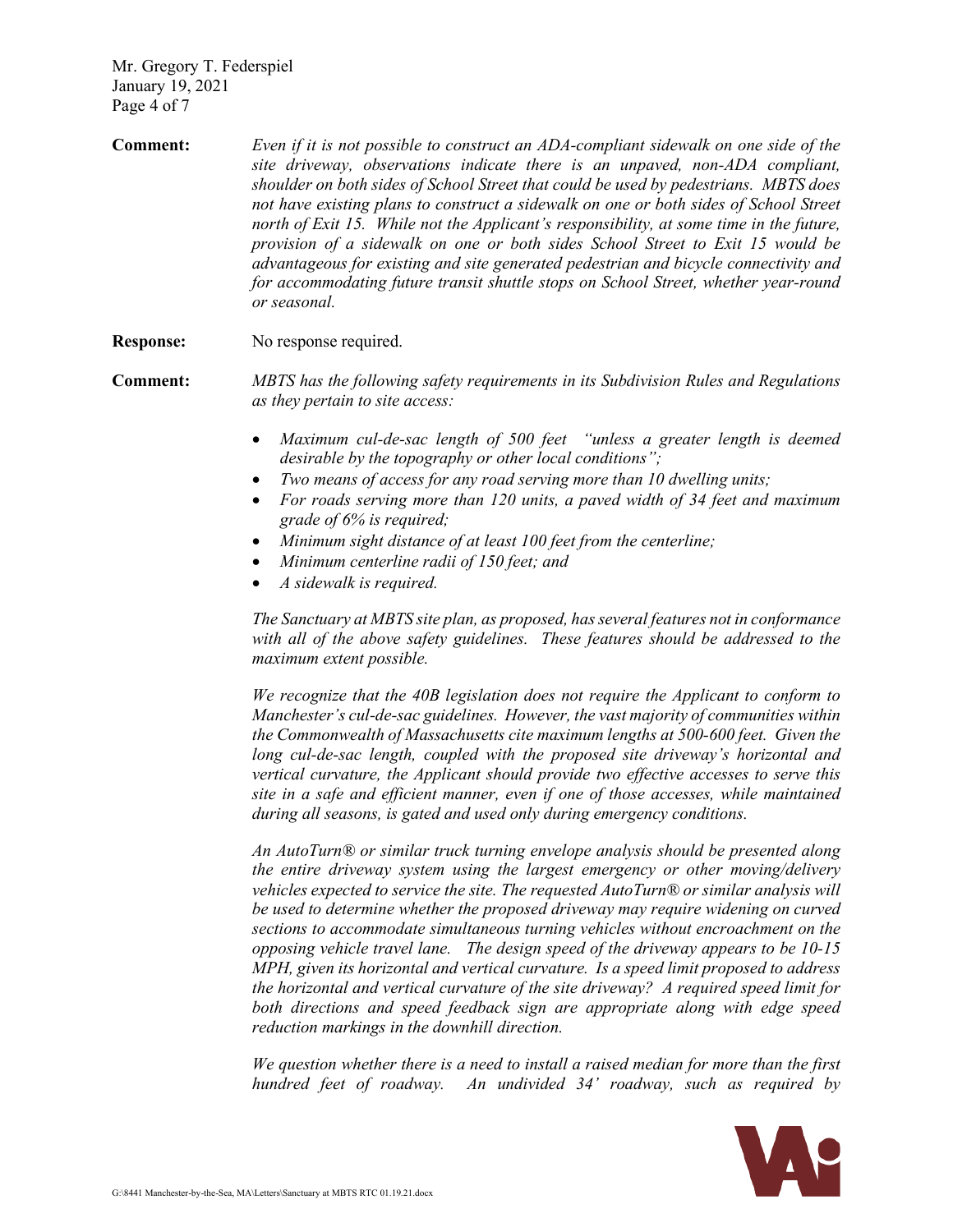*Manchester's Subdivision access guidelines is less likely to become blocked than a median-divided 34' edge-to-edge roadway.*

**Response:** The Applicant has been and will continue to coordinate with the Town and its peer review consultant on possible enhancements to the entrance road and access onto School Street. The plans have been reviewed with the Fire Chief and the access configuration was found to be acceptable with consideration that the building will include an automatic sprinkler system and conform to all current building and fire protection codes. The Fire Chief reiterated his support for the proposed project design at the January 16, 2021 Board of Selectmen meeting during which he said he has "no concern whatsoever about the project's proposed access". Revised Site Plans with the requested AutoTurn® analysis will be provided by others under separate cover.

**Comment:** *Where perpendicular parking is proposed, the drive aisle behind the parking should be a minimum of 23-feet in order to facilitate parking maneuvers.*

> *This statement is acceptable. However, several of the parking spaces within the proposed parking garage have backing, side clearance, and circulation continuity issues. Refer to the site plan parking layout circulation features discussion further on in this letter.*

- **Response:** Revised Site Plans with refinements to the parking layout will be provided by others under separate cover.
- **Comment:** *We concur with the following TIA recommendations:*

*Vehicles exiting the Project site should be placed under STOP-sign control with a marked STOP-line provided.*

- *All signs and pavement markings to be installed within the Project site should conform to the applicable standards of the Manual on Uniform Traffic Control Devices (MUTCD).*
- *Americans with Disabilities Act (ADA) compliant wheelchair ramps should be provided at all pedestrian crossings that are to be constructed or modified as a part of the Project.*
- *Signs and landscaping to be installed as a part of the Project within the sight triangle areas of the Project site driveway should be designed and maintained so as not to restrict lines of sight.*
- *Snow windrows within sight triangle areas of the Project site driveway should be promptly removed where such accumulations would impede sight lines.*
- *Consideration should be given to providing accommodations for electric vehicle charging for residents of the Project.*

**Response:** No response required.

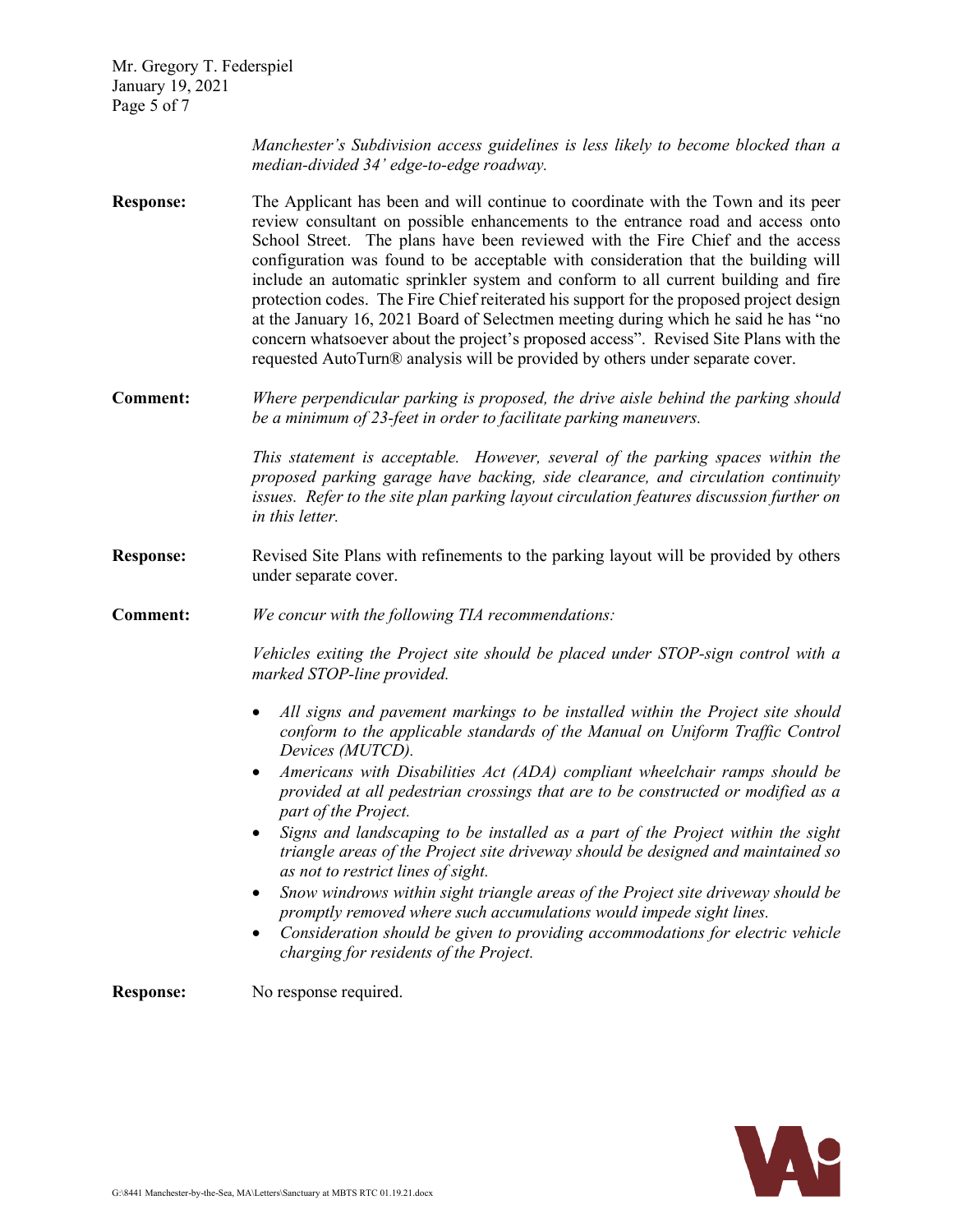Mr. Gregory T. Federspiel January 19, 2021 Page 6 of 7

#### Site Driveway at School Street – Sight Distance

**Comment:** *The TIA found acceptable sight lines at the future intersection of the Sanctuary at MBTS driveway with School Street. Our on-site observations confirmed the acceptability of the sight line information as presented in the TIA.*

> *TIA estimates of the required minimum stopping and intersection sight distances between 360 and 500 feet are acceptable and are exceeded in both directions of School Street for greater than a 45 mile per hour speed of approaching traffic.*

**Response:** No response required.

### Transportation Demand Management

**Comment:** *The TIA cites that the MBTA provides commuter rail service to MBTS and that the service is a 7-minute drive from the site. It is unclear how the potential shuttle transit stop shown on the site plan adjacent to the end of the cul-de-sac will work to help alleviate site demands on the downtown parking supply or access to the MBTA commuter rail station.*

*The TIA recommends:*

- *Information regarding public transportation services, maps, schedules and fare information will be posted in a central location and/or otherwise made available to residents;*
- *A "welcome packet" will be provided to new residents detailing available public transportation services, bicycle and walking alternatives, and commuter options available;*
- *Pedestrian accommodations will be incorporated into the Project and consist of sidewalks and ADA compliant wheelchair ramps at all pedestrian crossings that are to be constructed or modified as a part of the Project;*
- *Work-at-home workspaces will be provided to support telecommuting by residents of the Project;*
- *An internal mail room will be provided within the building; and*
- *Bicycle parking will be provided consisting of both an exterior bicycle rack located proximate to the building entrance and weather protected bicycle parking within the proposed parking garage.*

*Without the appropriate supporting infrastructure, reasonable off-site bicycle or pedestrian access between the Town Center and the site will be problematic. Bicycle and pedestrian flow will be unfriendly due to the curved and relatively steep driveway access coupled with the absence of paved walking or biking infrastructure off-site on the relatively high-speed segment of School Street in front of the site.*

*Access to an Old School Street Manchester Essex Conservation Trust (MECT) trail just west of the site is not discussed in the TIA. MECT has nearby trails emanating from the Old School Street layout that should be discussed for possible site connectivity. Maps of MECT trails indicate that existing informal trails may actually exist on the development site. The post-development status of these connections should*